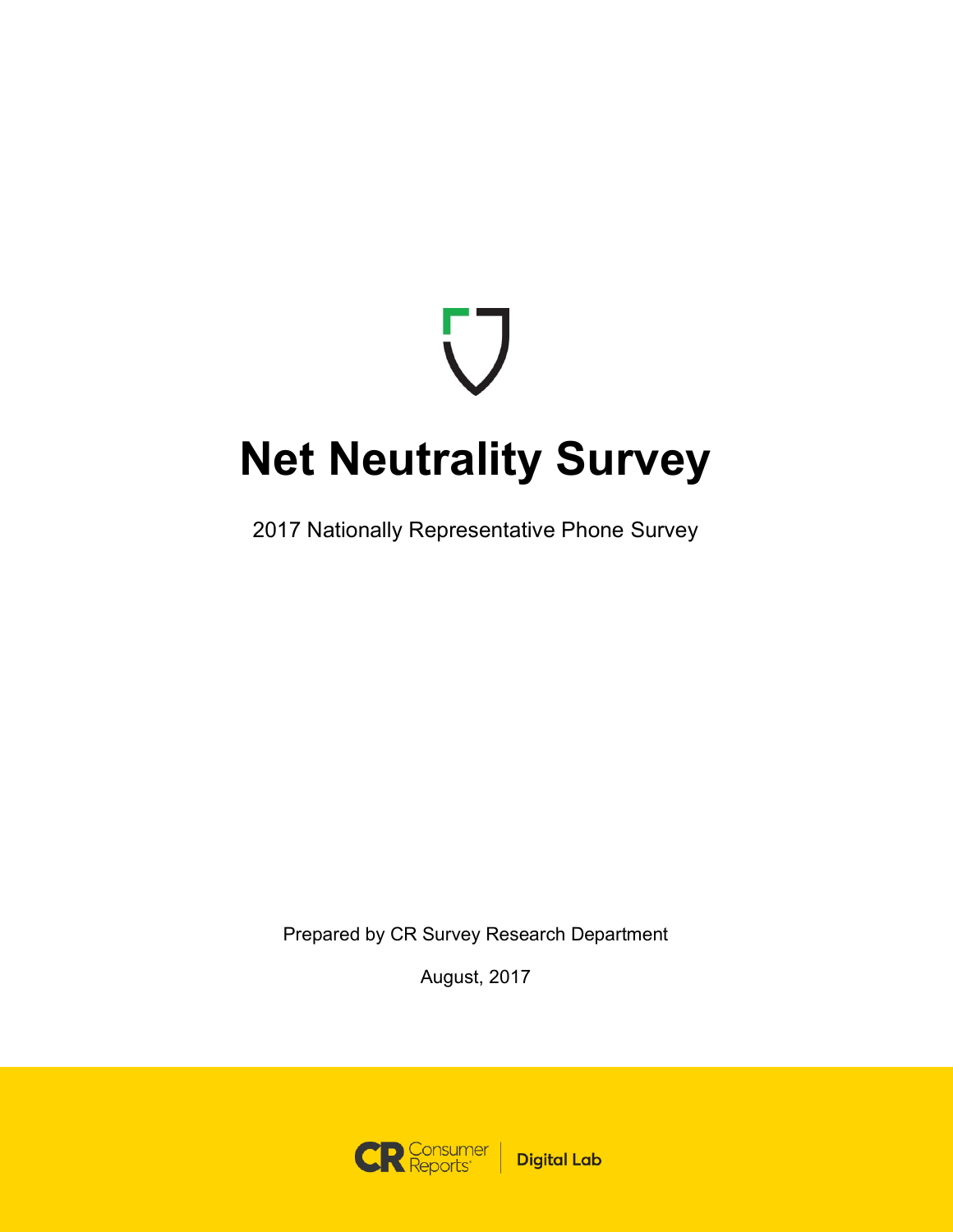## INTRODUCTION

In July 2017, Consumer Reports conducted a nationally representative phone survey to assess attitudes towards the Federal Communications Commission (FCC) regulations on internet service provider (ISP) practices, referred to as net neutrality or open internet. Opinion Research Corporation (ORC) of Princeton, New Jersey administered the survey to a nationally representative sample of 1,005 U.S. adult residents through its CARAVAN Omnibus Survey. Respondents were selected by means of randomdigit dialing and were interviewed via landline or cell phone. The data were statistically weighted so that respondents in the survey are demographically and geographically representative of the U.S. population.

### REPORT HIGHLIGHTS

44% HIGHLY SATISFIED WITH THEIR INTERNET SERVICE PROVIDER

79% RELY ON THE INTERNET 5-7 DAYS PER WEEK

61% INTERNET IS AS IMPORTANT AS ELECTRICITY OR WATER

74% HIGH-SPEED ACCESS IS THE MOST IMPORTANT FEATURE PROVIDED BY ISP

> 49% ISPs SHOULD REGULATE THEMSELVES

57% SUPPORT NET NEUTRALITY **REGULATIONS** 

67% DISAGREE THAT ISPs SHOULD BE ALLOWED TO CHOOSE CONTENT Forty-four percent of those individuals with an internet service provider are highly satisfied with the overall quality of service they receive (15% completely satisfied and 29% very satisfied). A small number report that they are completely dissatisfied (4%). Thirteen percent of respondents indicate that they do not have an ISP.

Americans are dependent on the internet on a daily basis. Almost 80% say it is necessary five or more days per week to access the internet or use other services provided by their ISP without disruption to carry out their daily activities. The largest group of respondents say they rely on the internet every day (68%).

Americans believe that their internet service is a crucial part of their lives. More than half agree with the statement "internet service is as important as electricity or water service in today's world."

Of those with an ISP, nearly three-quarters feel that high-speed access to the internet is the most important feature of having an ISP. Receiving an email address through the ISP or web-hosting services was selected as the most important feature far less frequently (12% and 6%, respectively).

About half of Americans think that it's the ISPs themselves who should be most responsible for protecting the interests of consumers. Forty-two percent say ISPs should be regulated by the government (28% say federal government; 14% say state or local). Only 2% report they do not think ISPs need to be regulated.

Over half of Americans say that they support the current net neutrality regulations that prohibit ISPs from blocking or discriminating against lawful content on the internet (31% strongly support; 26% somewhat support). Sixteen percent oppose these regulations, and about a quarter did not express an opinion.

More than half of Americans feel that ISPs should not be allowed to restrict the content consumers receive when accessing the internet. More than two-thirds disagree that ISPs should choose which websites, apps, or streaming services customers can access, while 48% disagree that ISPs should adjust quality and/or speed based on prioritization fees.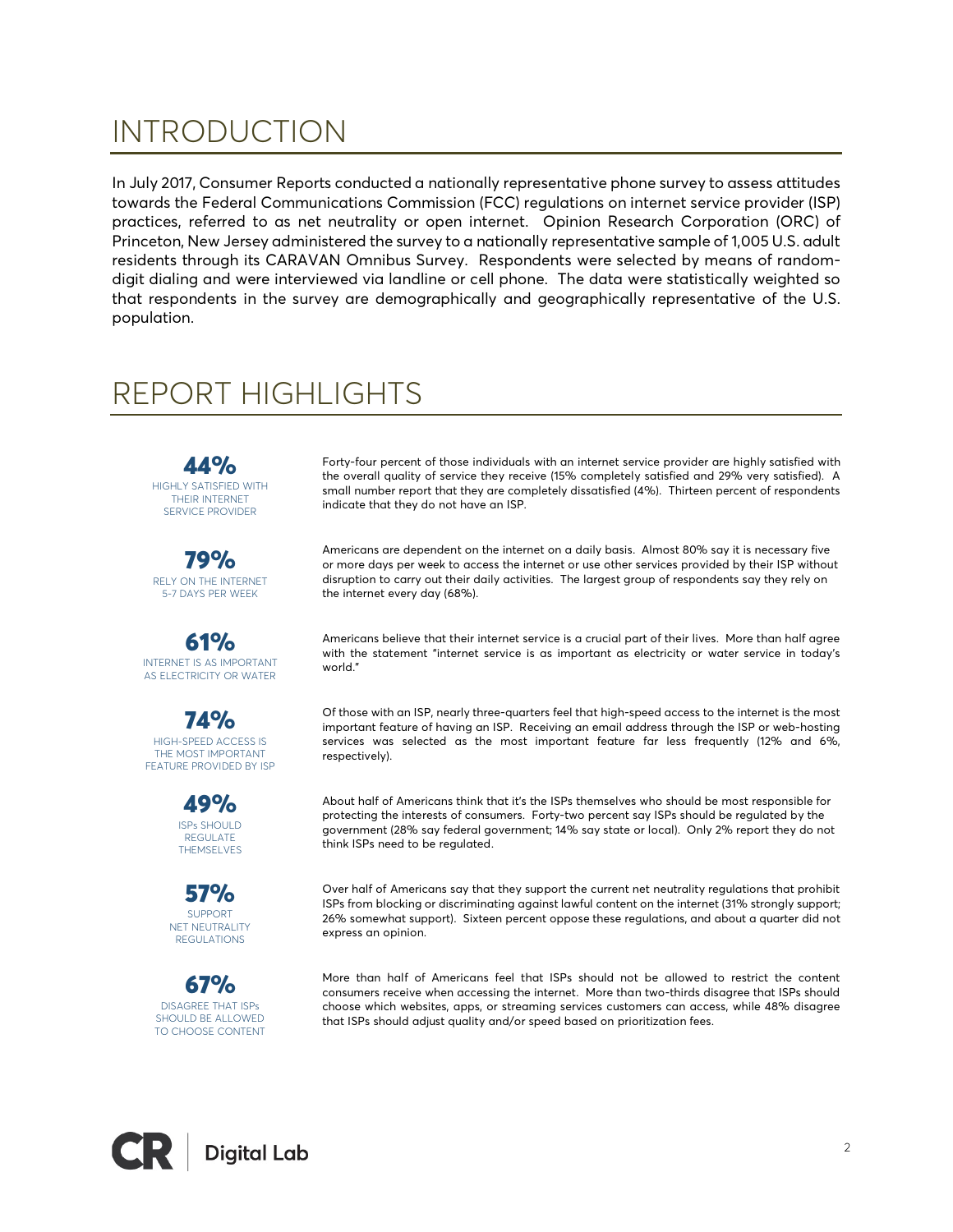### FINDINGS

### INTERNET USAGE

Respondents were asked to answer a series of questions about their internet service providers, and their use of the internet. They were told to think about the company that provides them with access to the internet and other related services, which may also give them access to cable TV, wireless, or telephone services. If they use more than one provider for these services, respondents were instructed to answer regarding the one that they use most often for internet service.



Forty-four percent of Americans with an ISP are highly satisfied with the overall quality of service they receive (15% completely satisfied and 29% very satisfied). A small number report that they are completely dissatisfied (4%). Thirteen percent of respondents indicate that they do not have an ISP.

Americans who have an ISP are dependent on the internet on a daily basis. When asked how often it is necessary for them to access the internet or use other services provided by their ISP without disruption to carry out their daily activities, almost 80% said five or more days per week. The largest group of respondents say they rely on the internet every day (68%).

Baby Boomers are less likely than Millennials and Gen Xers to say they rely on the internet most days. Even among this group of older adults, 74% say they need internet access five or more days per week, compared to 84% in the younger age groups.

*DAYS PER WEEK PEOPLE RELY ON THE INTERNET*



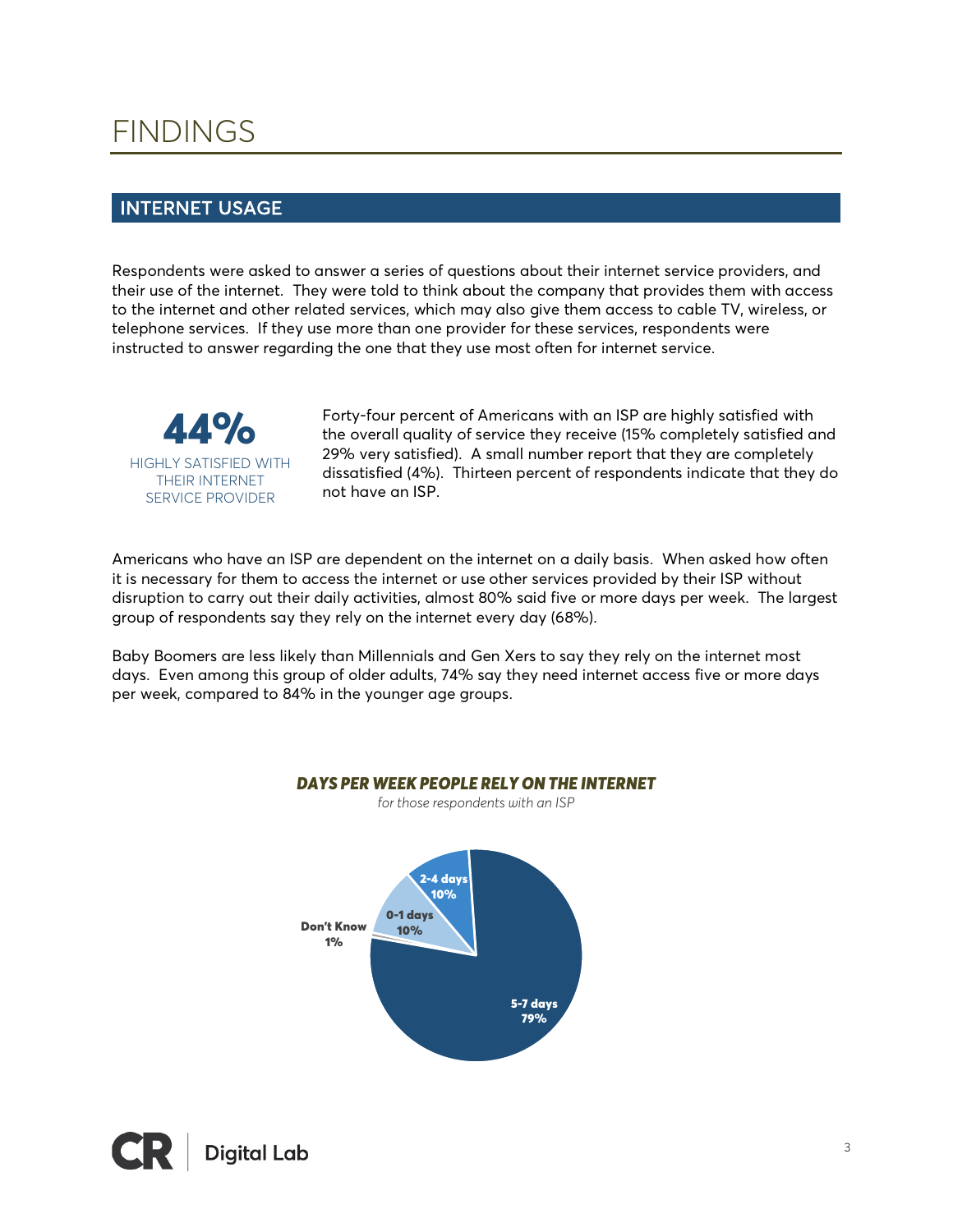Furthermore, many Americans believe that their internet service is a crucial part of their lives. In fact, 61% of Americans agree that "Internet service is as important as electricity or water service in today's world."

Among those Americans with an ISP, we asked which feature they see as the most important offering from their ISPs: High-speed access to the internet, an email address, or web-hosting services. Not surprisingly, nearly three-quarters of individuals feel high-speed internet is the most important feature of having an ISP. Receiving an email address through the ISP (not through a service such as Gmail) or web-hosting services (for example, for a personal or business website) were selected as the most important feature far less frequently (12% and 6%, respectively).



#### *MOST IMPORTANT FEATURE PROVIDED BY YOUR ISP*

#### OPINIONS ON REGULATIONS

When we asked Americans who they think should be most responsible for ensuring that ISPs protect the interests of consumers, the most frequently selected choice was the ISP themselves (49%). Fortytwo percent of Americans say ISPs should be regulated by the government (28% say federal government; 14% say state or local). Only 2% report they do not think ISPs need to be regulated.

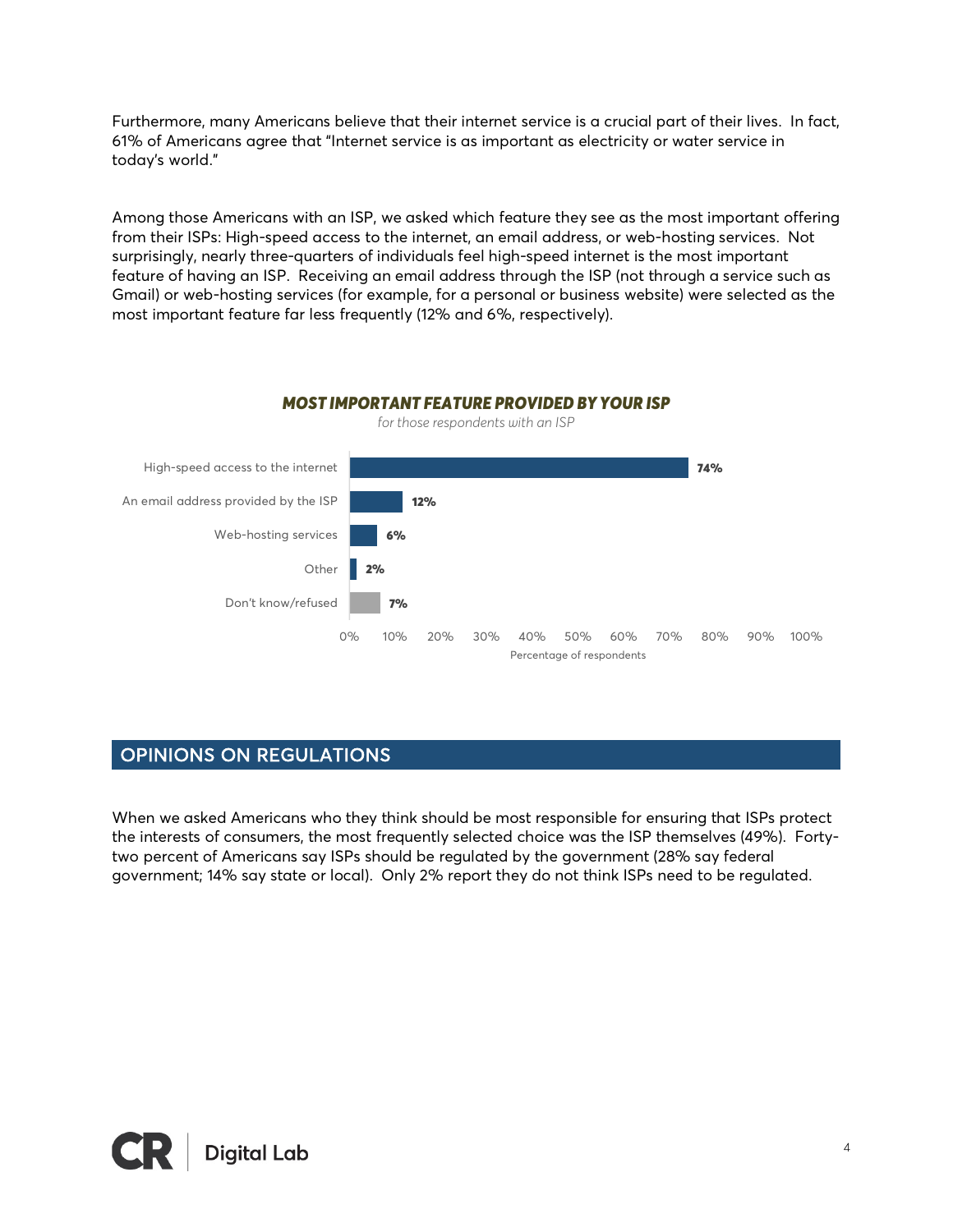

There are significant differences in who individuals believe should be responsible for regulating ISPs by gender, age, and political party affiliation. Women, as well as people 53 to 71 years old (Baby Boomers) and Republicans, are more likely to say the ISP should be responsible rather than the government, when compared to men, people 18 to 52 years old, and Democrats, respectively.

Respondents heard the following, based on language from the *Federal Communications Commission* website defining net neutrality, and were asked whether they support or oppose the rules and regulations described:

*The Federal Communications Commission, or FCC, has rules for an Open Internet, sometimes referred to as 'net neutrality'. These rules prohibit certain practices by internet service providers, to protect your ability to go where you want when you want online. The current net neutrality regulations prohibit internet service providers from blocking or discriminating against lawful content on the internet.* 



SUPPORT NET NEUTRALITY REGULATIONS

Over half of Americans say that they support the current net neutrality regulations that prohibit ISPs from blocking or discriminating against lawful content on the internet (31% strongly support; 26% somewhat support). 16% oppose these regulations, and about a quarter did not express an opinion.



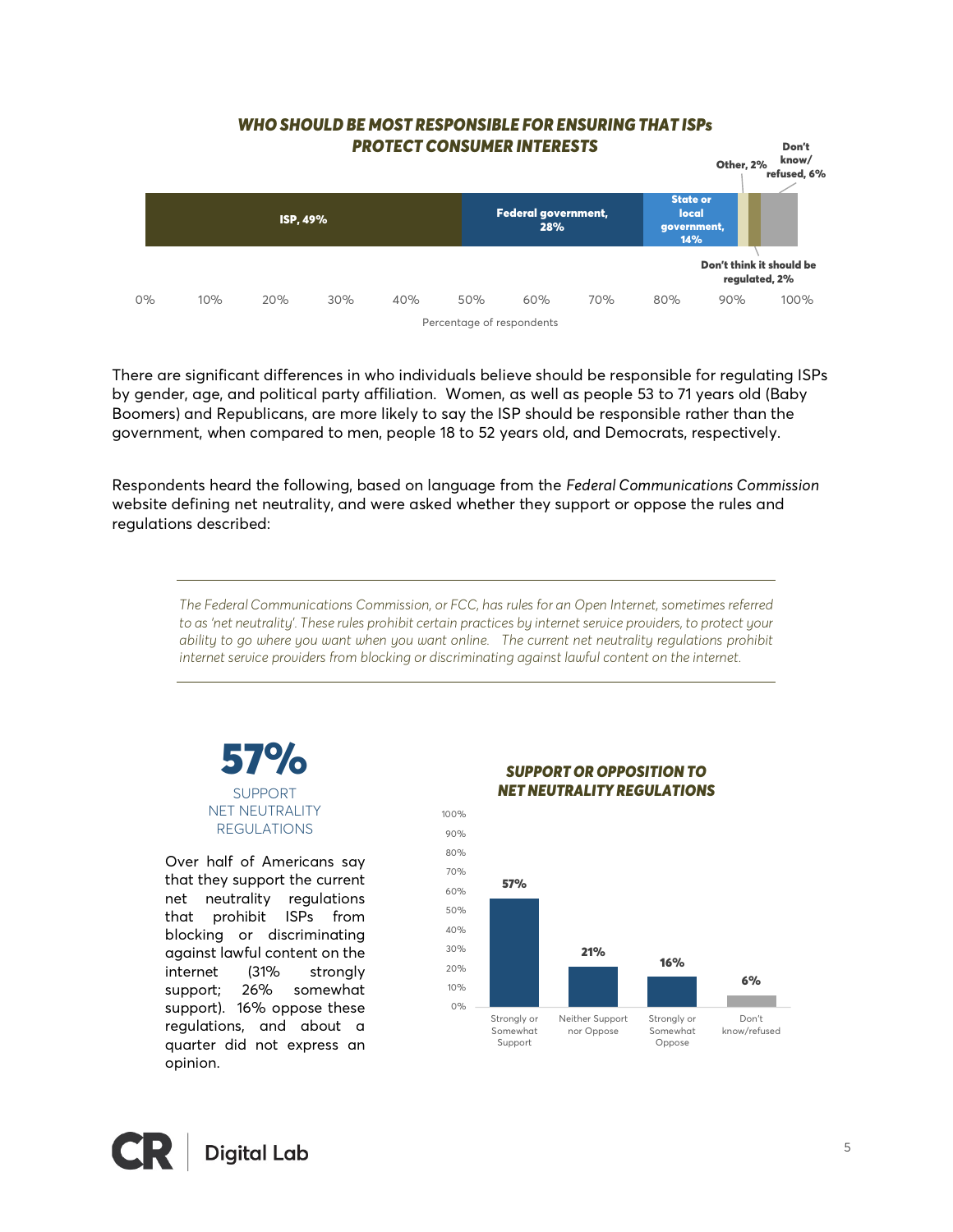The table below shows the percentage of Americans who support or oppose these regulations by gender, age group, and political party affiliation. Men are significantly more likely to support these rules than women, and Republicans tend to be less likely to support them than Democrats. There are not significant differences in level of support based on age.

| JUFFURI UR UFFUJITIUN TU GURRENT FGG NET NEUTRAEITT REUUEATIUNJ |                                 |                            |                     |                                         |                         |                           |                           |  |  |  |  |  |
|-----------------------------------------------------------------|---------------------------------|----------------------------|---------------------|-----------------------------------------|-------------------------|---------------------------|---------------------------|--|--|--|--|--|
|                                                                 |                                 |                            |                     | <b>Percentage of Respondents</b>        |                         |                           |                           |  |  |  |  |  |
|                                                                 | <b>Base: All</b><br>respondents | <b>Strongly</b><br>Support | Somewhat<br>Support | <b>Neither</b><br>Support nor<br>Oppose | Somewhat<br>Oppose      | <b>Strongly</b><br>Oppose | Don't<br>know/<br>refused |  |  |  |  |  |
| <b>Total</b>                                                    | 1,005                           | 31                         | 26                  | 21                                      | $\overline{7}$          | 9                         | 6                         |  |  |  |  |  |
| <b>GENDER</b>                                                   |                                 |                            |                     |                                         |                         |                           |                           |  |  |  |  |  |
| Male                                                            | 485                             | 39                         | 28                  | 18                                      | 5                       | $\overline{7}$            | 3                         |  |  |  |  |  |
| Female                                                          | 520                             | 24                         | 23                  | 24                                      | 9                       | 10                        | 9                         |  |  |  |  |  |
| <b>AGE</b>                                                      |                                 |                            |                     |                                         |                         |                           |                           |  |  |  |  |  |
| <b>Millennials</b>                                              | 316                             | 35                         | 25                  | 25                                      | $\overline{\mathbf{4}}$ | 8                         | 3                         |  |  |  |  |  |
| Gen X                                                           | 236                             | 31                         | 26                  | 21                                      | $\overline{7}$          | 10                        | 5                         |  |  |  |  |  |
| <b>Baby Boomers</b>                                             | 287                             | 33                         | 26                  | 20                                      | $\overline{7}$          | 10 <sub>o</sub>           | 5                         |  |  |  |  |  |
| POLITICAL PARTY AFFILIATION                                     |                                 |                            |                     |                                         |                         |                           |                           |  |  |  |  |  |
| <b>Democrat</b>                                                 | 305                             | 38                         | 23                  | 18                                      | $\overline{7}$          | 6                         | $\overline{7}$            |  |  |  |  |  |
| Independent, lean<br><b>Democrat</b>                            | 152                             | 35                         | 29                  | 23                                      | $\overline{7}$          | 6                         | $\mathbf{1}$              |  |  |  |  |  |
| Republican                                                      | 210                             | 24                         | 24                  | 24                                      | $\overline{7}$          | 14                        | $\overline{7}$            |  |  |  |  |  |
| Independent, lean<br>Republican                                 | 123                             | 36                         | 25                  | 18                                      | 8                       | 9                         | 4                         |  |  |  |  |  |
| Independent, non-<br>leaning                                    | 123                             | 28                         | 22                  | 19                                      | $\overline{7}$          | 17                        | $\overline{7}$            |  |  |  |  |  |

#### *SUPPORT OR OPPOSITION TO CURRENT FCC NET NEUTRALITY REGULATIONS*

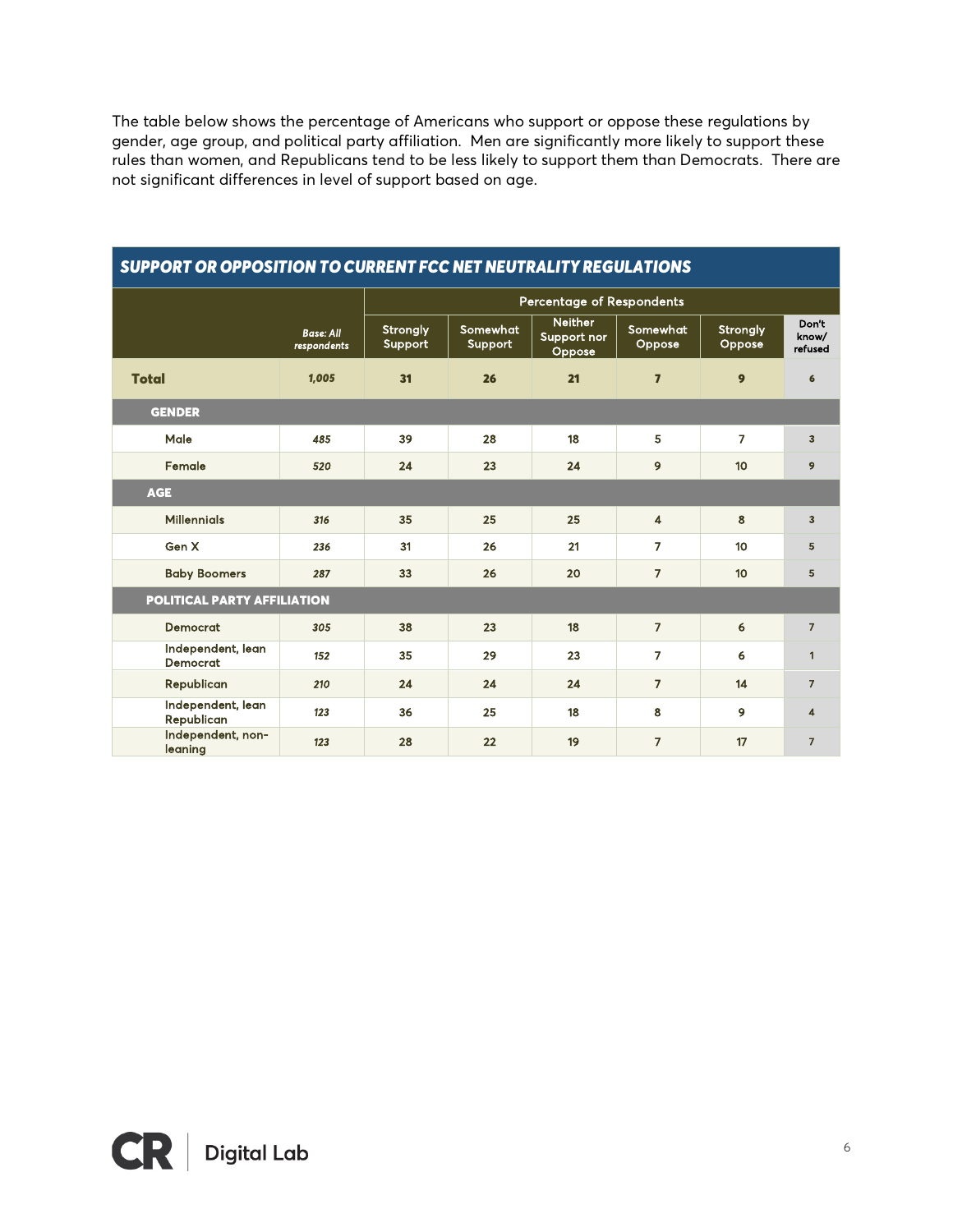#### INTERNET SERVICE PROVIDER PRACTICES

Respondents were asked to agree or disagree with a series of statements about what an ISP should be allowed to do. Over half of Americans feel that ISPs should not be allowed to restrict the content consumers receive when accessing the internet. Throttling or paid prioritization practices are viewed as permissible by a larger percentage of people than blocking practices. For the four statements provided to respondents, below are the percentages of Americans who do not think ISPs should conduct business in this way:

#### 67% of Americans DISAGREE that *An ISP should be allowed to…*

*CHOOSE WHICH WEBSITES, APPS, OR STREAMING SERVICES CUSTOMERS CAN ACCESS.* 

#### 63% of Americans DISAGREE that *An ISP should be allowed to…*

*MODIFY OR EDIT CONTENT ON THE INTERNET THAT CUSTOMERS TRY TO ACCESS.*

57% of Americans DISAGREE that *An ISP should be allowed to…* 

*CENSOR CONTENT ON THE INTERNET THAT CUSTOMERS TRY TO ACCESS.* 

#### 48% of Americans DISAGREE that *An ISP should be allowed to…*

100%

*ADJUST QUALITY AND/OR SPEED OF INTERNET CONTENT BASED ON FEES CHARGED TO COMPANIES FOR PRIORITY.*

#### OVERALL, ISP BLOCKING PRACTICES ARE OPPOSED

*by more than half of Americans, even those who say they are against net neutrality*

Here, individuals are presented with the statements shown above components of net neutrality regulations—compared to asking them to support or oppose net neutrality by name, as in the previous section. The graph at right shows that generally more supporters disagree that ISPs should do these practices, but those who say they are opposed to net neutrality often feel the same way. Interesting to note, there is not a significant difference between Republicans and Democrats in their level of disagreement with these four statements.



#### *VIEWPOINTS THAT ISPs SHOULD NOT BE ALLOWED TO DO CERTAIN PRACTICES*

*among respondents who support or oppose net neutrality regulations*



■ Strongly or Somewhat Support Strongly or Somewhat Oppose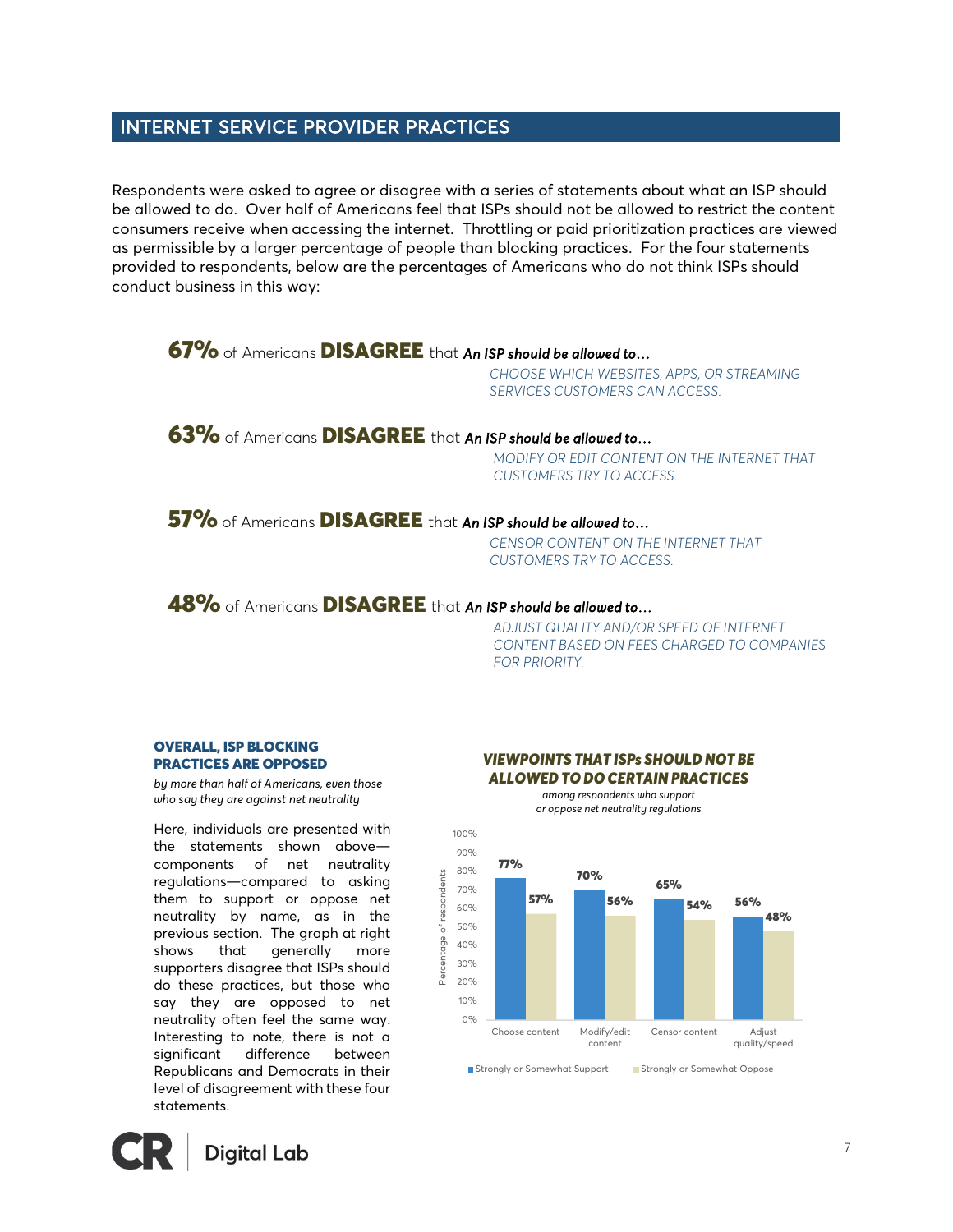The table below shows the percentage of Americans who agree or disagree with ISP practices by gender, age group, and political party affiliation.

| <b>VIEWPOINTS ON WHAT INTERNET SERVICE PROVIDERS SHOULD BE ALLOWED TO DO</b>                    |                   |              |                         |                         |                     |                                    |                                    |                            |                |                            |                             |  |
|-------------------------------------------------------------------------------------------------|-------------------|--------------|-------------------------|-------------------------|---------------------|------------------------------------|------------------------------------|----------------------------|----------------|----------------------------|-----------------------------|--|
| An ISP should be<br>allowed to                                                                  | <b>Total</b><br>% | Gender       |                         | Age                     |                     |                                    | <b>Political Party Affiliation</b> |                            |                |                            |                             |  |
|                                                                                                 |                   | Male<br>%    | Female<br>%             | <b>Millennials</b><br>% | Gen X<br>%          | <b>Baby</b><br><b>Boomers</b><br>% | Dem.<br>%                          | Ind.,<br>lean<br>Dem.<br>% | Rep.<br>%      | Ind.,<br>lean<br>Rep.<br>% | Ind.,<br>non-<br>lean.<br>% |  |
| <b>CHOOSE WHICH WEBSITES, APPS, OR STREAMING SERVICES CUSTOMERS CAN ACCESS</b>                  |                   |              |                         |                         |                     |                                    |                                    |                            |                |                            |                             |  |
| Agree                                                                                           | 16                | 12           | 20                      | 15                      | 19                  | 15                                 | 16                                 | 16                         | 19             | 14                         | 17                          |  |
| <b>No Opinion</b>                                                                               | 15                | 14           | 17                      | $\overline{7}$          | 11                  | 17                                 | 14                                 | 13                         | 18             | 11                         | 19                          |  |
| <b>Disagree</b>                                                                                 | 67                | 74           | 61                      | 78                      | 70                  | 67                                 | 68                                 | 70                         | 61             | 75                         | 64                          |  |
| Don't know/<br>refused                                                                          | $\overline{2}$    | $\circ$      | 3                       | $\mathbf{o}$            | $\mathsf{o}\xspace$ | 1                                  | $\overline{2}$                     | $\mathbf{1}$               | $\overline{2}$ | $\mathbf{o}$               | $\mathbf{1}$                |  |
| ADJUST QUALITY AND/OR SPEED OF INTERNET CONTENT BASED ON FEES CHARGED TO COMPANIES FOR PRIORITY |                   |              |                         |                         |                     |                                    |                                    |                            |                |                            |                             |  |
| Agree                                                                                           | 26                | 25           | 27                      | 28                      | 24                  | 26                                 | 23                                 | 26                         | 30             | 18                         | 33                          |  |
| <b>No Opinion</b>                                                                               | 24                | 20           | 26                      | 19                      | 20                  | 24                                 | 25                                 | 18                         | 26             | 18                         | 19                          |  |
| <b>Disagree</b>                                                                                 | 48                | 54           | 43                      | 52                      | 53                  | 48                                 | 50                                 | 55                         | 40             | 64                         | 43                          |  |
| Don't know/<br>refused                                                                          | $\overline{2}$    | $\mathbf{1}$ | $\overline{\mathbf{4}}$ | $\Omega$                | 3                   | 3                                  | $\overline{2}$                     | $\mathbf{1}$               | 3              | $\mathbf{o}$               | 5                           |  |
| MODIFY OR EDIT CONTENT ON THE INTERNET THAT CUSTOMERS TRY TO ACCESS                             |                   |              |                         |                         |                     |                                    |                                    |                            |                |                            |                             |  |
| Agree                                                                                           | 16                | 15           | 16                      | 10 <sub>10</sub>        | 18                  | 18                                 | 16                                 | 11                         | 20             | 8                          | 14                          |  |
| <b>No Opinion</b>                                                                               | 19                | 15           | 23                      | 16                      | 9                   | 22                                 | 22                                 | 14                         | 22             | 11                         | 23                          |  |
| <b>Disagree</b>                                                                                 | 63                | 70           | 57                      | 74                      | 69                  | 58                                 | 60                                 | 75                         | 57             | 81                         | 56                          |  |
| Don't know/<br>refused                                                                          | $\overline{2}$    | $\mathbf{o}$ | $\overline{\mathbf{4}}$ | $\mathbf{1}$            | 3                   | $\mathbf{1}$                       | $\overline{2}$                     | $\mathbf{1}$               | $\blacksquare$ | $\mathbf{o}$               | $\overline{7}$              |  |
| <b>CENSOR CONTENT ON THE INTERNET THAT CUSTOMERS TRY TO ACCESS</b>                              |                   |              |                         |                         |                     |                                    |                                    |                            |                |                            |                             |  |
| Agree                                                                                           | 21                | 18           | 23                      | 18                      | 24                  | 23                                 | 22                                 | 18                         | 21             | 16                         | 22                          |  |
| <b>No Opinion</b>                                                                               | 21                | 16           | 24                      | 14                      | 16                  | 22                                 | 20                                 | 17                         | 25             | 14                         | 21                          |  |
| <b>Disagree</b>                                                                                 | 57                | 64           | 50                      | 68                      | 60                  | 53                                 | 56                                 | 65                         | 51             | 70                         | 56                          |  |
| Don't know/<br>refused                                                                          | 1                 | $\mathbf{1}$ | $\overline{2}$          | $\Omega$                | $\circ$             | $\overline{\mathbf{2}}$            | $\overline{2}$                     | $\circ$                    | 3              | $\mathbf{o}$               | $\mathbf{1}$                |  |
| <b>Base:</b><br>All respondents                                                                 | 1,005             | 485          | 520                     | 316                     | 236                 | 287                                | 305                                | 152                        | 210            | 123                        | 123                         |  |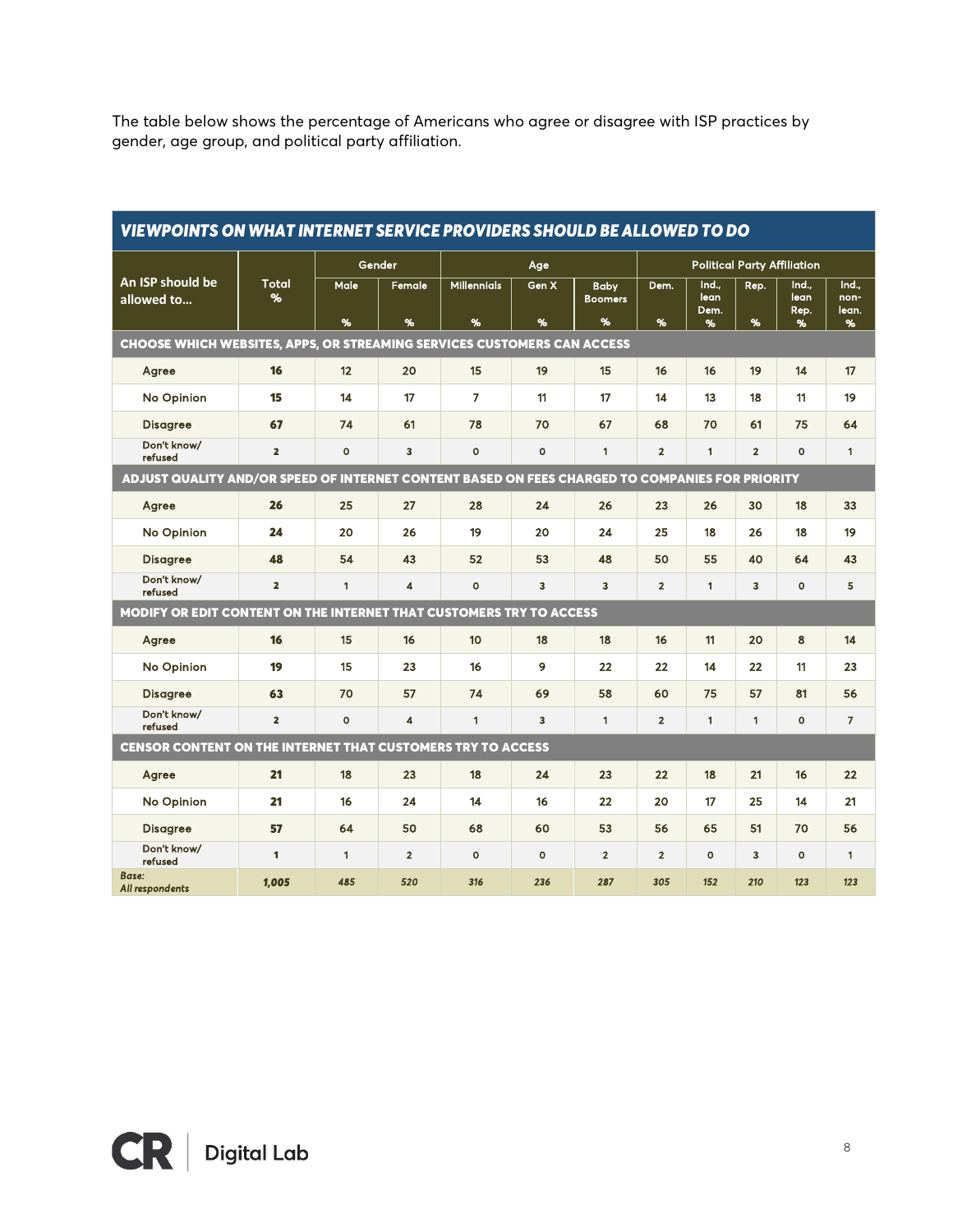### SUMMARY

More than half of Americans believe that internet service is "as important as electricity or water in today's world." Individuals are dependent daily on their ISP, which gives them access to the internet and other related services, and may even offer them access to cable TV, cellular, or telephone services.

The country may be split on who should create regulations that will protect the interests of the consumer. About half say the ISPs themselves should be responsible, and over 40% say it's the government's responsibility. Overall, though, 98% of Americans believe that ISPs need to be regulated by someone.

And, when it comes to what individuals believe should go into those policies, more than half of Americans support the current Federal Communications Commission ruling that prohibits ISPs from blocking or discriminating against lawful content on the internet—referred to as net neutrality. About a quarter of individuals have no opinion on the topic, and a smaller percentage of Americans oppose these regulations. Men are significantly more likely to support these rules than women, and Republicans tend to be less likely to support them than Democrats. There are not significant differences in level of support based on age.

We wanted to know how Americans felt about specific elements of net neutrality, such as allowing ISPs to choose which websites, apps, or steaming services customers can access, to modify or edit content on the internet, to censor content on the internet, or to adjust quality and/or speed of internet content based on fees charged to companies for priority. Throttling or paid prioritization practices are viewed as permissible by a larger percentage of people than blocking practices, and generally Americans disagree that their ISPs should participate in blocking activities. Just under half of Americans believe that ISPs should not be allowed to adjust quality or speed for prioritization fees, and more than two-thirds are against them choosing content customers can access.

The topic of net neutrality is complex, and the implications for the consumer of policies regulating ISPs may not be fully understood by all Americans. This is apparent in the finding that more than half of Americans are opposed to ISP blocking practices, even among those who say they are against net neutrality.

With a service that so permeates our lives, it is vital to understand the rules and regulations placed on internet service providers, and the viewpoints of the Americans affected by them.

## METHODOLOGY

This phone survey was fielded by ORC using a nationally representative sample. The survey was conducted from July 20-23, 2017.

The study was conducted using two probability samples: randomly selected landline telephone numbers and randomly selected mobile (cell) telephone numbers. The combined sample consists of 1,005 adults (18 years old and older) living in the continental United States. Of the 1,005 interviews, 504 were from the landline sample and 501 from the cell phone sample. The margin of error for the sample of 1,005 is +/- 3.1% at the 95% confidence level. Smaller subgroups will have larger error margins.